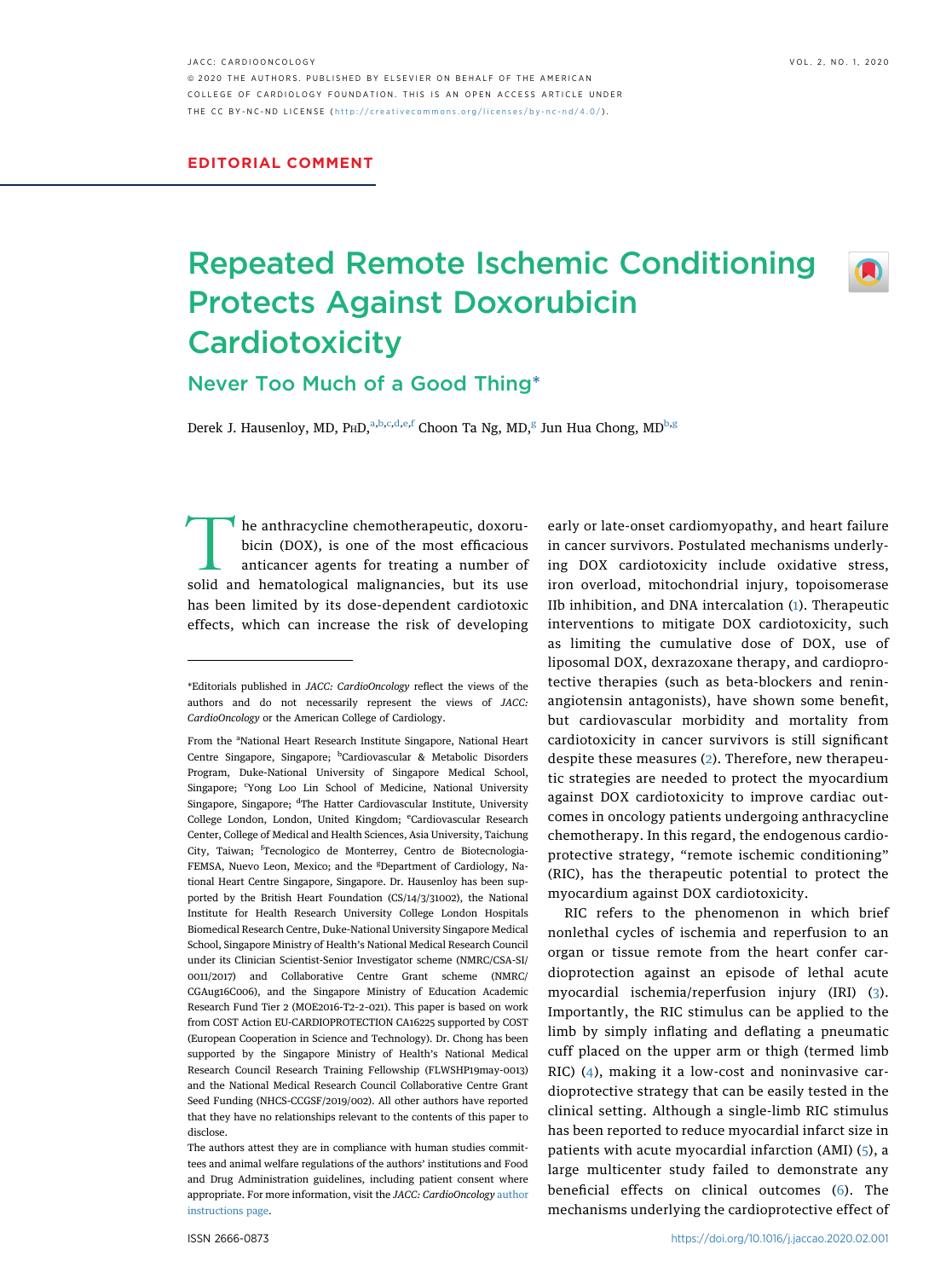limb RIC remain unclear, but involve the release of cytoprotective factor(s) into the systemic circulation, and the activation of prosurvival signaling pathways in the heart, that target the detrimental effects of acute IRI, including oxidative stress, apoptosis, inflammation, and mitochondrial dysfunction ([3](#page-2-2)). The fact that many of these factors have also been implicated as mediators of DOX cardiotoxicity, raised the possibility that limb RIC may be cardioprotective in patients undergoing anthracycline chemotherapy.

In this regard, Gertz et al. ([7\)](#page-2-6) recently reported the potential cardioprotective effects of limb RIC against DOX cardiotoxicity. Using a mouse model, they demonstrated that a single-limb RIC stimulus (three 5-min cycles of femoral artery ligation and reflow) reduced mortality, preserved left ventricular (LV) mass, decreased myocardial fibrosis and apoptosis, and upregulated autophagy signaling. However, no beneficial effects were observed on either mitochondrial or cardiac function, and so the mechanisms underlying the observed improvement in survival with RIC remain unclear. The findings from this study suggested that a single-limb RIC stimulus has the therapeutic potential to prevent or attenuate DOX cardiotoxicity, and provide a low-cost and noninvasive cardioprotective strategy for testing in patients undergoing anthracycline chemotherapy. In this regard, the ongoing ERIC-ONC study (Effect of Remote Ischemic Conditioning in Oncology Patients; [NCT02471885](https://clinicaltrials.gov/ct2/show/NCT02471885)) is currently investigating the cardioprotective effects of a single-limb RIC stimulus (four 5-min inflations and deflations of a pneumatic cuff placed on the upper arm) applied immediately before each chemotherapy cycle in adult oncology patients newly referred for anthracycline chemotherapy, with the primary endpoint being myocardial injury (measured by high-sensitive troponin T at 6 and 24 h) ([8\)](#page-2-7).

Interestingly, emerging data have suggested that repeated daily episodes of limb RIC for 28 days, termed repeated RIC (rRIC) or chronic remote ischemic conditioning ([9\)](#page-2-8), may have beneficial effects over and above a single-limb RIC stimulus in experimental small animal models of AMI in terms of preventing adverse post-AMI LV remodeling via potential anti-apoptotic, anti-inflammatory, autophagic effects, and exosome-mediated improvements in intercellular communication ([10](#page-2-9),[11\)](#page-2-10). Furthermore, in patients with intracranial arterial stenosis, rRIC administered for 365 days was shown to reduce the risk of stroke ([12\)](#page-2-11), and rRIC applied for 7 to 28 days has been shown to have vascular and cytoprotective effects that may benefit patients with endothelial dysfunction, hypertension, chronic heart failure, and post-AMI LV remodeling ([9\)](#page-2-8).

In this issue of JACC: CardioOncology, a study by He et al. ([13\)](#page-2-12) tested the cardioprotective efficacy of rRIC in a mouse model of doxorubicin-induced cardiotoxicity. They found that limb RIC (four 5-min cycles of limb ischemia and reperfusion using a tourniquet placed on the hindlimb), initiated 30 min before DOX administration and applied daily for 5 days, had the following beneficial effects: it reduced DOX-induced myocardial apoptosis, myocardial injury (measured by troponin release), myocardial inflammation, and interstitial fibrosis; it enhanced cellular autophagy and maintained cardiomyocyte size and heart weight; and it partially attenuated the DOX-induced depression in cardiac function, although the effect was modest (assessed by echodetermined LV ejection fraction [DOX 47.5% vs.  $DOX + rRIC$  51.6%] and fractional shortening). As no sham limb RIC group was included in the study, the potential confounding effects of daily episodes of anesthesia over 5 days (which would be required to administer the limb RIC stimulus) on the observed effects of rRIC, cannot be excluded. Given that the salutary effects on cardiac function of rRIC were modest, perhaps a more prolonged course of rRIC (as used in the studies demonstrating less post-AMI adverse LV remodeling with rRIC applied for 28 days [[10,](#page-2-9)[11](#page-2-10)]) may have had a greater cardioprotective effect against DOX cardiotoxicity. However, a prolonged rRIC protocol would raise issues of patient compliance in future clinical studies.

## SEE PAGE 41

Interestingly, the authors also demonstrated that rRIC had cytoprotective effects in other organs, such as the kidney, spleen, and liver, in terms of preserving organ weight and function ([13\)](#page-2-12). The multiorgan benefits of rRIC may be explained by the release into the systemic circulation of, so far unidentified, cytoprotective factor(s) by the limb RIC stimulus ([3](#page-2-2)). In future studies, it would be important to determine whether rRIC can protect mitochondrial respiratory function against the damaging effects of DOX in the heart and other organs, although a single RIC stimulus did not have any mitoprotective effects against DOX cardiotoxicity in a recent study ([7](#page-2-6)). Furthermore, studies of rRIC in a tumor-bearing animal model are needed before clinical testing to ensure rRIC does not attenuate the cytotoxic potency and anticancer efficacy of DOX.

In summary, recent studies have demonstrated potential cardioprotective effects of limb rRIC against